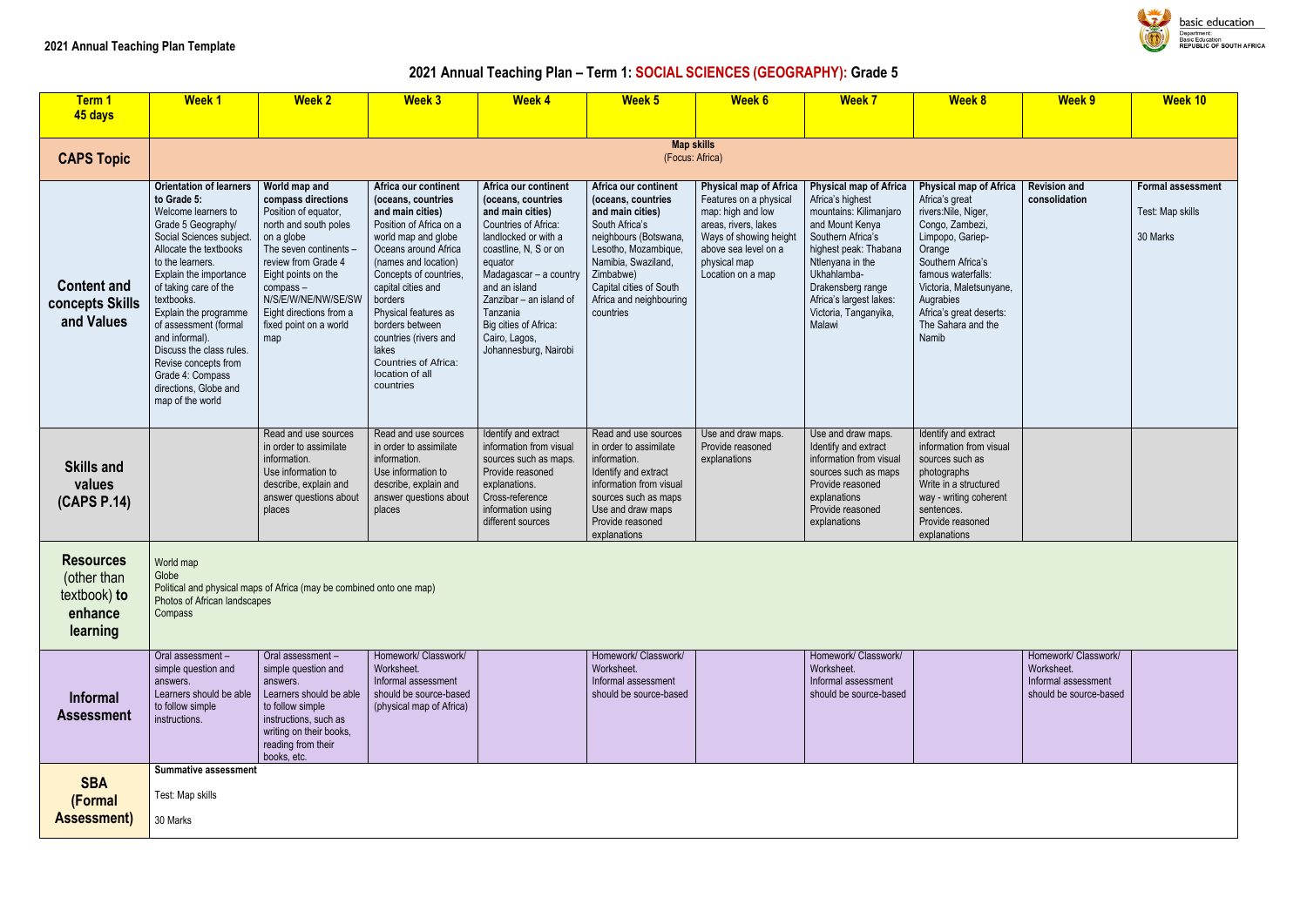# **2021 Annual Teaching Plan – Term 2: SOCIAL SCIENCES (GEOGRAPHY): Grade 5**

| Term <sub>2</sub><br>51 Days                                           | <b>Week1</b>                                                                                                         | <b>Week 2</b>                                                                                                                                                                                                                              | <b>Week 3</b>                                                                                                                                                                                                                                                                                                  | <b>Week 4</b>                                                                                                                                                                                                                                                                                                                 | Week 5                                                                                                                                                                    | Week 6                                                                                                                                | <b>Week 7</b>                                                                                                                                          | <b>Week 8</b>                                                                                                                                                                                                              | <b>Week 9</b>                                                                              | <b>Week 10</b>                       | <b>Week 11</b>                                             |
|------------------------------------------------------------------------|----------------------------------------------------------------------------------------------------------------------|--------------------------------------------------------------------------------------------------------------------------------------------------------------------------------------------------------------------------------------------|----------------------------------------------------------------------------------------------------------------------------------------------------------------------------------------------------------------------------------------------------------------------------------------------------------------|-------------------------------------------------------------------------------------------------------------------------------------------------------------------------------------------------------------------------------------------------------------------------------------------------------------------------------|---------------------------------------------------------------------------------------------------------------------------------------------------------------------------|---------------------------------------------------------------------------------------------------------------------------------------|--------------------------------------------------------------------------------------------------------------------------------------------------------|----------------------------------------------------------------------------------------------------------------------------------------------------------------------------------------------------------------------------|--------------------------------------------------------------------------------------------|--------------------------------------|------------------------------------------------------------|
|                                                                        |                                                                                                                      |                                                                                                                                                                                                                                            |                                                                                                                                                                                                                                                                                                                |                                                                                                                                                                                                                                                                                                                               |                                                                                                                                                                           |                                                                                                                                       |                                                                                                                                                        |                                                                                                                                                                                                                            |                                                                                            |                                      |                                                            |
|                                                                        |                                                                                                                      |                                                                                                                                                                                                                                            |                                                                                                                                                                                                                                                                                                                |                                                                                                                                                                                                                                                                                                                               |                                                                                                                                                                           | <b>Physical features of South Africa</b>                                                                                              |                                                                                                                                                        |                                                                                                                                                                                                                            |                                                                                            |                                      |                                                            |
| <b>CAPS Topic</b>                                                      |                                                                                                                      |                                                                                                                                                                                                                                            |                                                                                                                                                                                                                                                                                                                |                                                                                                                                                                                                                                                                                                                               |                                                                                                                                                                           |                                                                                                                                       |                                                                                                                                                        |                                                                                                                                                                                                                            |                                                                                            |                                      |                                                            |
| <b>Content and</b><br>concepts<br><b>Skills and</b><br><b>Values</b>   | Revision, feedback<br>and corrections of<br>Term 1 Map Skills<br><b>Test</b>                                         | South Africa from<br>above (physical<br>map)<br>High place sand low<br>places (review 'sea<br>level' and 'height<br>above sea level')<br>Coastal plan,<br>escarpment, plateau<br>(concepts and location<br>of features in South<br>Africa) | South Africa from<br>above (physical<br>map)<br>Location of the<br>Highveld, Lowveld,<br>Great Karoo, Little<br>Karoo, Kalahari and<br>Namaqualand<br>Physical features of<br><b>South Africa</b><br>Mountains, mountain<br>ranges, valleys and<br>hills, rivers, waterfall,<br>coastlines - capes<br>and bays | <b>Physical features of</b><br><b>South Africa</b><br>Location of main<br>physical features in<br>own province<br>Location of selected<br>physical features in<br>South Africa - such as<br>Table Mountain, the<br>uKhahlamba-<br>Drakensberg,<br>Waterberg, Lake St.<br>Lucia, Augrabies<br>Falls, Cape Point,<br>Algoa Bay. | <b>Rivers</b><br>Where rivers begin<br>and end - directions<br>of flow from high<br>areas to the sea.<br>Concept of river<br>systems - tributaries<br>and catchment areas | <b>Rivers</b><br>Main rivers of South<br>Africa - identifying the<br>sources, major<br>tributaries and<br>directions of flow<br>(map) | <b>Physical features</b><br>and human activities<br>Links between<br>physical features,<br>where people live and<br>what they do (human<br>activities) | <b>Physical features</b><br>and human activities<br>Ways in which human<br>activities change the<br>landscapes - case<br>study of: the impact of<br>dams on the physical<br>environment;<br>Case study of road<br>building | <b>Revision and</b><br>consolidation                                                       | <b>Revision and</b><br>consolidation | <b>Formal Assess</b><br><b>Controlled Test</b><br>30 marks |
| <b>Skills and</b><br>values<br>(CAPS P.14)                             |                                                                                                                      | Read and use sources<br>in order to assimilate<br>information.<br>Identify and extract<br>information from<br>visual sources such<br>as maps<br>Use information to<br>describe, explain and<br>answer questions<br>about places            | Read and use sources<br>in order to assimilate<br>information.<br>Identify and extract<br>information from<br>visual sources such<br>as maps<br>Use information to<br>describe, explain and<br>answer questions<br>about places                                                                                | Identify and extract<br>information from<br>visual sources such<br>as maps<br>Provide reasoned<br>explanations.<br>Cross-reference<br>information using<br>different sources                                                                                                                                                  | Provide reasoned<br>explanations<br>Cross-reference<br>information using<br>different sources                                                                             | Provide reasoned<br>explanations<br>Cross-reference<br>information using<br>different sources                                         | Provide reasoned<br>explanations                                                                                                                       | Identify and extract<br>information from<br>visual sources such<br>as photographs<br>Write in a structured<br>way - writing coherent<br>sentences.<br>Provide reasoned<br>explanations                                     |                                                                                            |                                      |                                                            |
| <b>Resources</b><br>(other than<br>textbook) to<br>enhance<br>learning | Physical map of South Africa                                                                                         | Photographs of rivers, mountains, coastlines and other landscapes in South Africa<br>Pictures to show human activity in different physical environments                                                                                    |                                                                                                                                                                                                                                                                                                                |                                                                                                                                                                                                                                                                                                                               |                                                                                                                                                                           |                                                                                                                                       |                                                                                                                                                        |                                                                                                                                                                                                                            |                                                                                            |                                      |                                                            |
| <b>Informal</b><br><b>Assessment</b>                                   | Corrections on Term 1<br>assessment                                                                                  | Oral assessment-<br>simple question and<br>answers.<br>Learners should be<br>able to follow simple<br>instructions, such as<br>writing on their books,<br>reading from their<br>books, etc.                                                | Homework/<br>Classwork/<br>Worksheet.<br>Informal assessment<br>should be source-<br>based                                                                                                                                                                                                                     |                                                                                                                                                                                                                                                                                                                               | Homework/<br>Classwork/<br>Worksheet.<br>Informal assessment<br>should be source-<br>based                                                                                |                                                                                                                                       | Homework/<br>Classwork/<br>Worksheet.<br>Informal assessment<br>should be source-<br>based                                                             |                                                                                                                                                                                                                            | Homework/<br>Classwork/<br>Worksheet.<br>Informal assessment<br>should be source-<br>based |                                      |                                                            |
| <b>SBA</b><br>(Formal<br><b>Assessment)</b>                            | <b>Formal Assessment: Controlled Test</b><br>Term 1 Content: 10 marks<br>Term 2 content: 20 marks<br>TOTAL: 30 marks |                                                                                                                                                                                                                                            |                                                                                                                                                                                                                                                                                                                |                                                                                                                                                                                                                                                                                                                               |                                                                                                                                                                           |                                                                                                                                       |                                                                                                                                                        |                                                                                                                                                                                                                            |                                                                                            |                                      |                                                            |



basic education repartment.<br>lasic Education<br>!EPUBLIC OF SOUTH AFRICA

| <b>Week 9</b>                                                                              | <b>Week 10</b>                       | <b>Week 11</b>                                                  |
|--------------------------------------------------------------------------------------------|--------------------------------------|-----------------------------------------------------------------|
|                                                                                            |                                      |                                                                 |
| <b>Revision and</b><br>consolidation                                                       | <b>Revision and</b><br>consolidation | <b>Formal Assessment:</b><br><b>Controlled Test</b><br>30 marks |
|                                                                                            |                                      |                                                                 |
|                                                                                            |                                      |                                                                 |
| Homework/<br>Classwork/<br>Worksheet.<br>Informal assessment<br>should be source-<br>based |                                      |                                                                 |
|                                                                                            |                                      |                                                                 |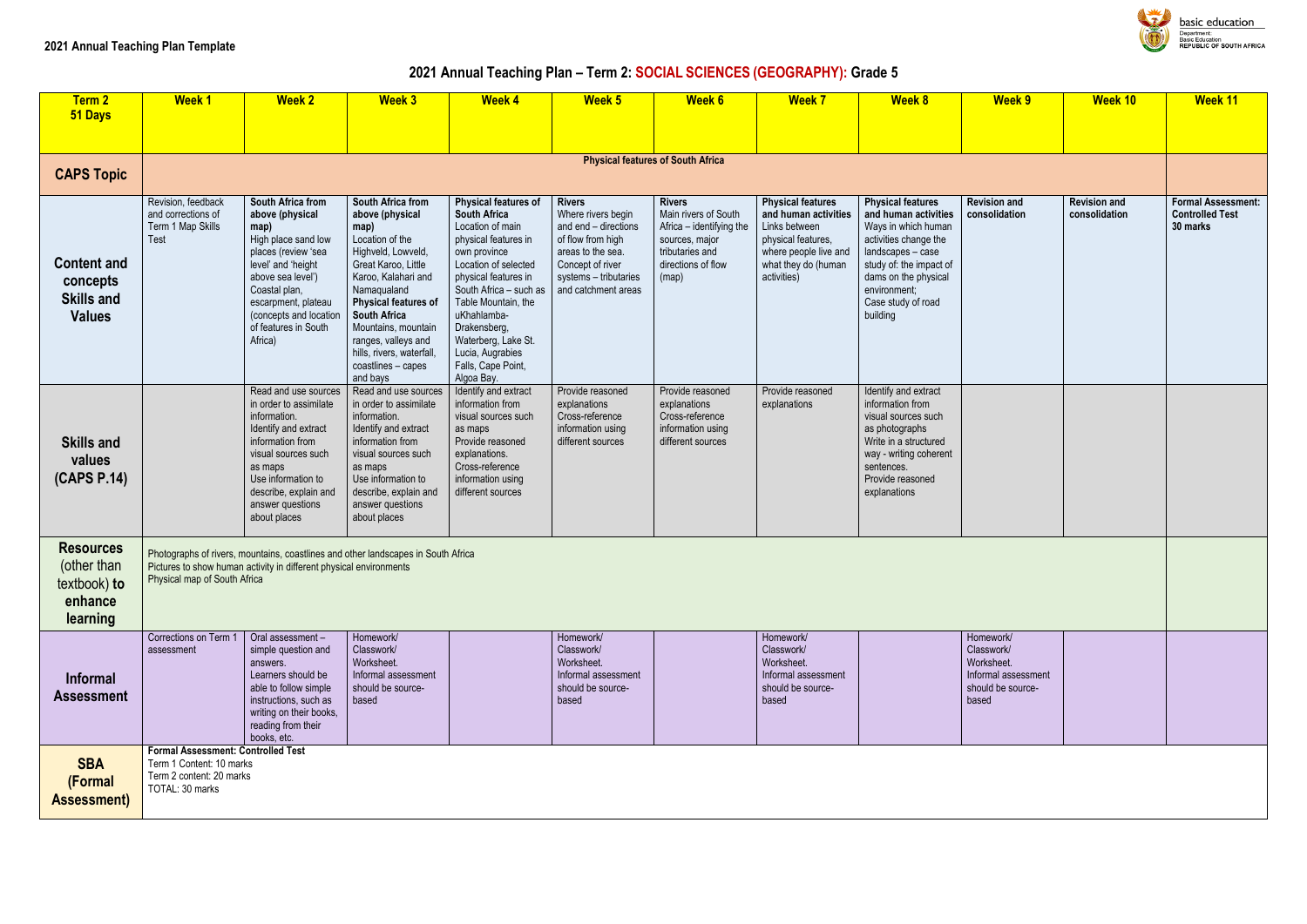# **2021 Annual Teaching Plan – Term 3: SOCIAL SCIENCES (GEOGRAPHY): Grade 5**

| Term 3<br>52 Days                                                      | <b>Week1</b>                                                                                                                                                | <b>Week 2</b>                                                                                                                                                                                                        | <b>Week 3</b>                                                                                                                                                                                                                                         | <b>Week 4</b>                                                                                                                                                                                                                                                                                                      | Week 5                                                                                                                                                                                                                                                                  | <b>Week 6</b>                                                                                                                                                                                     | <b>Week 7</b>                                                                                                                                                                                     | <b>Week 8</b>                                                                                                                                                                                    | <b>Week 9</b>                                                                              | <b>Week 10</b>                                                       | <b>Week 11</b>                              |
|------------------------------------------------------------------------|-------------------------------------------------------------------------------------------------------------------------------------------------------------|----------------------------------------------------------------------------------------------------------------------------------------------------------------------------------------------------------------------|-------------------------------------------------------------------------------------------------------------------------------------------------------------------------------------------------------------------------------------------------------|--------------------------------------------------------------------------------------------------------------------------------------------------------------------------------------------------------------------------------------------------------------------------------------------------------------------|-------------------------------------------------------------------------------------------------------------------------------------------------------------------------------------------------------------------------------------------------------------------------|---------------------------------------------------------------------------------------------------------------------------------------------------------------------------------------------------|---------------------------------------------------------------------------------------------------------------------------------------------------------------------------------------------------|--------------------------------------------------------------------------------------------------------------------------------------------------------------------------------------------------|--------------------------------------------------------------------------------------------|----------------------------------------------------------------------|---------------------------------------------|
|                                                                        |                                                                                                                                                             |                                                                                                                                                                                                                      |                                                                                                                                                                                                                                                       |                                                                                                                                                                                                                                                                                                                    |                                                                                                                                                                                                                                                                         |                                                                                                                                                                                                   |                                                                                                                                                                                                   |                                                                                                                                                                                                  |                                                                                            |                                                                      |                                             |
| <b>CAPS Topic</b>                                                      |                                                                                                                                                             |                                                                                                                                                                                                                      |                                                                                                                                                                                                                                                       |                                                                                                                                                                                                                                                                                                                    |                                                                                                                                                                                                                                                                         | Weather, climate and vegetation of South Africa                                                                                                                                                   |                                                                                                                                                                                                   |                                                                                                                                                                                                  |                                                                                            |                                                                      |                                             |
| <b>Content and</b><br>concepts<br><b>Skills and</b><br><b>Values</b>   | Revision, feedback<br>and corrections of<br>Term 2 Controlled test<br>Introduction to the<br>topic on Weather,<br>climate and vegetation<br>of South Africa | Weather<br>Elements of weather -<br>temperature, wind,<br>cloud cover, rainfall<br>Precipitation - rain,<br>hail, snow<br>How temperature and<br>rain can be measured<br>- (instruments and<br>units of measurement) | Weather<br>Determining and<br>describing wind<br>direction<br>Weather maps in the<br>media (newspaper<br>and television)<br>How weather affects<br>the daily lives of<br>people                                                                       | Observing and<br>recording the<br>weather<br>(independent<br>project)<br>Observe and record<br>the weather over a<br>two-week period<br>Report on<br>temperatures, cloud<br>cover, precipitation<br>and wind, using terms<br>such as hot, warm,<br>cold, cool, cloudy,<br>partly cloudy, clear,<br>dry, wet, windy | <b>Observing and</b><br>recording the<br>weather<br>(independent<br>project)<br>Include observations<br>of wind direction and<br>weather patterns over<br>the period of<br>observation<br>Observe and<br>comment on how<br>weather affects the<br>daily lives of people | Rainfall<br>Rainfall in South<br>Africa (distribution<br>maps)<br>Rainfall patterns -<br>summer/ winter/ all<br>year (maps, bar<br>graphs for selected<br>places)                                 | <b>Climate</b><br>Difference between<br>climate and weather<br>Different kinds of<br>climate in South Africa<br>(hot, warm, cold, cool,<br>dry, wet, humid)                                       | <b>Natural vegetation</b><br>Concept of natural<br>vegetation<br>Links between natural<br>vegetation and climate<br>- examples of plants<br>and adaptations to<br>climate around South<br>Africa | <b>Revision and</b><br>consolidation                                                       | <b>Revision and</b><br>consolidation<br>Submission of the<br>project | <b>Formal Assess</b><br>Project<br>30 marks |
| <b>Skills and</b><br>values<br>(CAPS P.14)                             |                                                                                                                                                             | Provide reasoned<br>explanations.<br>Cross-reference<br>information using<br>different sources                                                                                                                       | Read and use sources<br>in order to assimilate<br>information.<br>Use information to<br>describe, explain and<br>answer questions<br>about places<br>Identify and extract<br>information from<br>visual sources such<br>as maps, tables and<br>graphs | Identify and extract<br>information from<br>visual sources such<br>as maps, tables and<br>graphs<br>Provide reasoned<br>explanations.<br>Cross-reference<br>information using<br>different sources                                                                                                                 | Identify and extract<br>information from<br>visual sources such<br>as maps, tables and<br>graphs<br>Provide reasoned<br>explanations<br>Cross-reference<br>information using<br>different sources                                                                       | Identify and extract<br>information from<br>visual sources such<br>as maps, tables and<br>graphs<br>Provide reasoned<br>explanations<br>Cross-reference<br>information using<br>different sources | Identify and extract<br>information from<br>visual sources such<br>as maps, tables and<br>graphs<br>Provide reasoned<br>explanations<br>Cross-reference<br>information using<br>different sources | Identify and extract<br>information from<br>visual sources such<br>as photographs<br>Write in a structured<br>way - writing coherent<br>sentences.<br>Provide reasoned<br>explanations           |                                                                                            |                                                                      |                                             |
| <b>Resources</b><br>(other than<br>textbook) to<br>enhance<br>learning | Rainfall statistics/graphs                                                                                                                                  | Rain gauge, thermometer, wind sock or wind vane<br>Atlas with temperature and rainfall maps of South Africa<br>Photographs of different kinds of natural vegetation in South Africa                                  |                                                                                                                                                                                                                                                       |                                                                                                                                                                                                                                                                                                                    |                                                                                                                                                                                                                                                                         |                                                                                                                                                                                                   |                                                                                                                                                                                                   |                                                                                                                                                                                                  |                                                                                            |                                                                      |                                             |
| <b>Informal</b><br><b>Assessment</b>                                   | Corrections on Term 2<br>assessment                                                                                                                         | $\vert$ Oral assessment –<br>simple question and<br>answers.<br>Learners should be<br>able to follow simple<br>instructions, such as<br>writing on their books,<br>reading from their<br>books, etc.                 | Homework/<br>Classwork/<br>Worksheet.<br>Informal assessment<br>should be source-<br>based                                                                                                                                                            |                                                                                                                                                                                                                                                                                                                    | Homework/<br>Classwork/<br>Worksheet.<br>Informal assessment<br>should be source-<br>based                                                                                                                                                                              |                                                                                                                                                                                                   | Homework/<br>Classwork/<br>Worksheet.<br>Informal assessment<br>should be source-<br>based                                                                                                        |                                                                                                                                                                                                  | Homework/<br>Classwork/<br>Worksheet.<br>Informal assessment<br>should be source-<br>based |                                                                      |                                             |
| <b>SBA</b><br>(Formal<br><b>Assessment)</b>                            | <b>Formal Assessment:</b><br>Project<br>30 marks                                                                                                            |                                                                                                                                                                                                                      |                                                                                                                                                                                                                                                       |                                                                                                                                                                                                                                                                                                                    |                                                                                                                                                                                                                                                                         |                                                                                                                                                                                                   |                                                                                                                                                                                                   |                                                                                                                                                                                                  |                                                                                            |                                                                      |                                             |



basic education Department:<br>Department:<br>Basic Education<br>REPUBLIC OF SOUTH AFRICA

| <b>Week 9</b>                                                                              | Week 10                                                              | Week 11                                          |
|--------------------------------------------------------------------------------------------|----------------------------------------------------------------------|--------------------------------------------------|
|                                                                                            |                                                                      |                                                  |
| <b>Revision and</b><br>consolidation                                                       | <b>Revision and</b><br>consolidation<br>Submission of the<br>project | <b>Formal Assessment:</b><br>Project<br>30 marks |
|                                                                                            |                                                                      |                                                  |
|                                                                                            |                                                                      |                                                  |
| Homework/<br>Classwork/<br>Worksheet.<br>Informal assessment<br>should be source-<br>based |                                                                      |                                                  |
|                                                                                            |                                                                      |                                                  |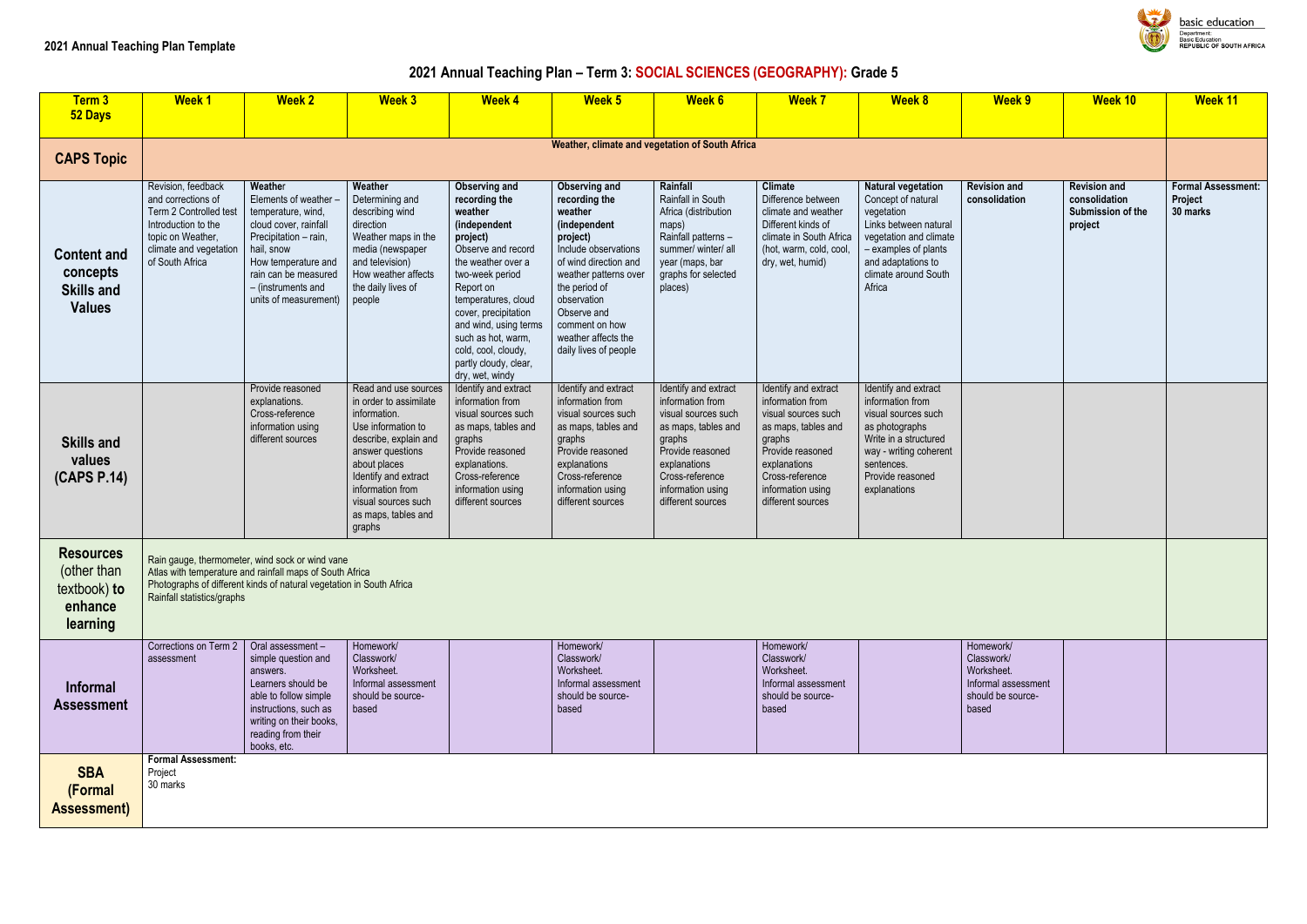### **2021 Annual Teaching Plan – Term 4: SOCIAL SCIENCES (GEOGRAPHY): Grade 5**

| Term 4<br><b>47 Days</b>                                               | <b>Week1</b>                                                                                                                                                                                                                                                                                                                                                                                                                       | <b>Week 2</b>                                                                                                                                                                               | <b>Week 3</b>                                                                                                                                                                                                                                         | <b>Week 4</b>                                                                                                                            | Week 5                                                                                                                            | Week 6                                                                                                                                                                        | <b>Week 7</b>                                                                                                                                                  | <b>Week 8</b>                                                                                     | <b>Week 9</b>                                                                              | <b>Week 10</b>                                             |
|------------------------------------------------------------------------|------------------------------------------------------------------------------------------------------------------------------------------------------------------------------------------------------------------------------------------------------------------------------------------------------------------------------------------------------------------------------------------------------------------------------------|---------------------------------------------------------------------------------------------------------------------------------------------------------------------------------------------|-------------------------------------------------------------------------------------------------------------------------------------------------------------------------------------------------------------------------------------------------------|------------------------------------------------------------------------------------------------------------------------------------------|-----------------------------------------------------------------------------------------------------------------------------------|-------------------------------------------------------------------------------------------------------------------------------------------------------------------------------|----------------------------------------------------------------------------------------------------------------------------------------------------------------|---------------------------------------------------------------------------------------------------|--------------------------------------------------------------------------------------------|------------------------------------------------------------|
| <b>CAPS Topic</b>                                                      |                                                                                                                                                                                                                                                                                                                                                                                                                                    |                                                                                                                                                                                             |                                                                                                                                                                                                                                                       |                                                                                                                                          |                                                                                                                                   | <b>Minerals and mining in South Africa</b>                                                                                                                                    |                                                                                                                                                                |                                                                                                   |                                                                                            |                                                            |
| <b>Content and</b><br>concepts<br><b>Skills and</b><br><b>Values</b>   | Feedback and<br>corrections of Term 3<br>Project: Observing<br>and recording the<br>weather<br>Introduction to the<br>topic: Minerals and<br>mining in South<br>Africa<br>Mineral and coal<br>resources of South<br>Africa<br>Minerals as non-<br>renewable resources<br>Main minerals mined<br>in South Africa and<br>their uses - including<br>gold, platinum,<br>diamonds, iron ore,<br>chrome, copper, silver<br>and manganese | Mineral and coal<br>resources of South<br>Africa<br>Coal as a non-<br>renewable resource<br>How coal is formed<br>Uses of coal                                                              | Mineral and coal<br>resources of South<br>Africa<br>Location of mineral<br>and coal mines and<br>links to settlement<br>patterns (map)                                                                                                                | Mining and the<br>environment<br>Concept of mining<br>Ways of mining -<br>open pit/ surface<br>mining and shaft and<br>deep level mining | Mining and the<br>environment<br>Impact of mining on<br>the environment -<br>examples to include:<br>pollution (water and<br>air) | Mining and the<br>environment<br>Impact of mining on<br>the environment -<br>examples to include:<br>Destruction of<br>vegetation and wildlife<br>Waste and waste<br>disposal | Mining and people<br>Challenges of working<br>in a deep gold mine -<br>such as ventilation,<br>heat, rock falls, dust<br>Health and safety<br>risks for miners | Mining and people<br>Rules to protect health<br>and safety of miners                              | <b>Revision and</b><br>consolidation                                                       | <b>Formal Assess</b><br><b>Controlled Test</b><br>30 Marks |
| <b>Skills and</b><br>values<br>(CAPS P.14)                             |                                                                                                                                                                                                                                                                                                                                                                                                                                    | Use information to<br>describe, explain and<br>answer questions<br>about places                                                                                                             | Read and use sources<br>in order to assimilate<br>information.<br>Use information to<br>describe, explain and<br>answer questions<br>about places<br>Identify and extract<br>information from visual<br>sources such as<br>maps, tables and<br>graphs | Identify and extract<br>information from visual<br>sources such as<br>maps, tables and<br>graphs<br>Provide reasoned<br>explanations.    | Provide reasoned<br>explanations                                                                                                  | Identify and extract<br>information from visual<br>sources such as<br>maps, tables and<br>graphs<br>Provide reasoned<br>explanations                                          | Provide reasoned<br>explanations<br>Cross-reference<br>information using<br>different sources                                                                  | Write in a structured<br>way - writing coherent<br>sentences.<br>Provide reasoned<br>explanations |                                                                                            |                                                            |
| <b>Resources</b><br>(other than<br>textbook) to<br>enhance<br>learning | Pictures to illustrate all sections of topic                                                                                                                                                                                                                                                                                                                                                                                       | Map of South Africa to show distribution of main minerals across provinces                                                                                                                  |                                                                                                                                                                                                                                                       |                                                                                                                                          |                                                                                                                                   |                                                                                                                                                                               |                                                                                                                                                                |                                                                                                   |                                                                                            |                                                            |
| <b>Informal</b><br><b>Assessment</b>                                   | Corrections on Term 3<br>formal assessment                                                                                                                                                                                                                                                                                                                                                                                         | Oral assessment-<br>simple question and<br>answers.<br>Learners should be<br>able to follow simple<br>instructions, such as<br>writing on their books,<br>reading from their<br>books, etc. | Homework/<br>Classwork/<br>Worksheet.<br>Informal assessment<br>should be source-<br>based                                                                                                                                                            |                                                                                                                                          | Homework/<br>Classwork/<br>Worksheet.<br>Informal assessment<br>should be source-<br>based                                        |                                                                                                                                                                               | Homework/<br>Classwork/<br>Worksheet.<br>Informal assessment<br>should be source-<br>based                                                                     |                                                                                                   | Homework/<br>Classwork/<br>Worksheet.<br>Informal assessment<br>should be source-<br>based |                                                            |



basic education Department:<br>Basic Education<br>REPUBLIC OF SOUTH AFRICA

| Week 9                                                                                     | Week 10                                                          |
|--------------------------------------------------------------------------------------------|------------------------------------------------------------------|
|                                                                                            |                                                                  |
| <b>Revision and</b><br>consolidation                                                       | <b>Formal Assessment:</b><br><b>Controlled Test:</b><br>30 Marks |
|                                                                                            |                                                                  |
|                                                                                            |                                                                  |
| Homework/<br>Classwork/<br>Worksheet.<br>Informal assessment<br>should be source-<br>based |                                                                  |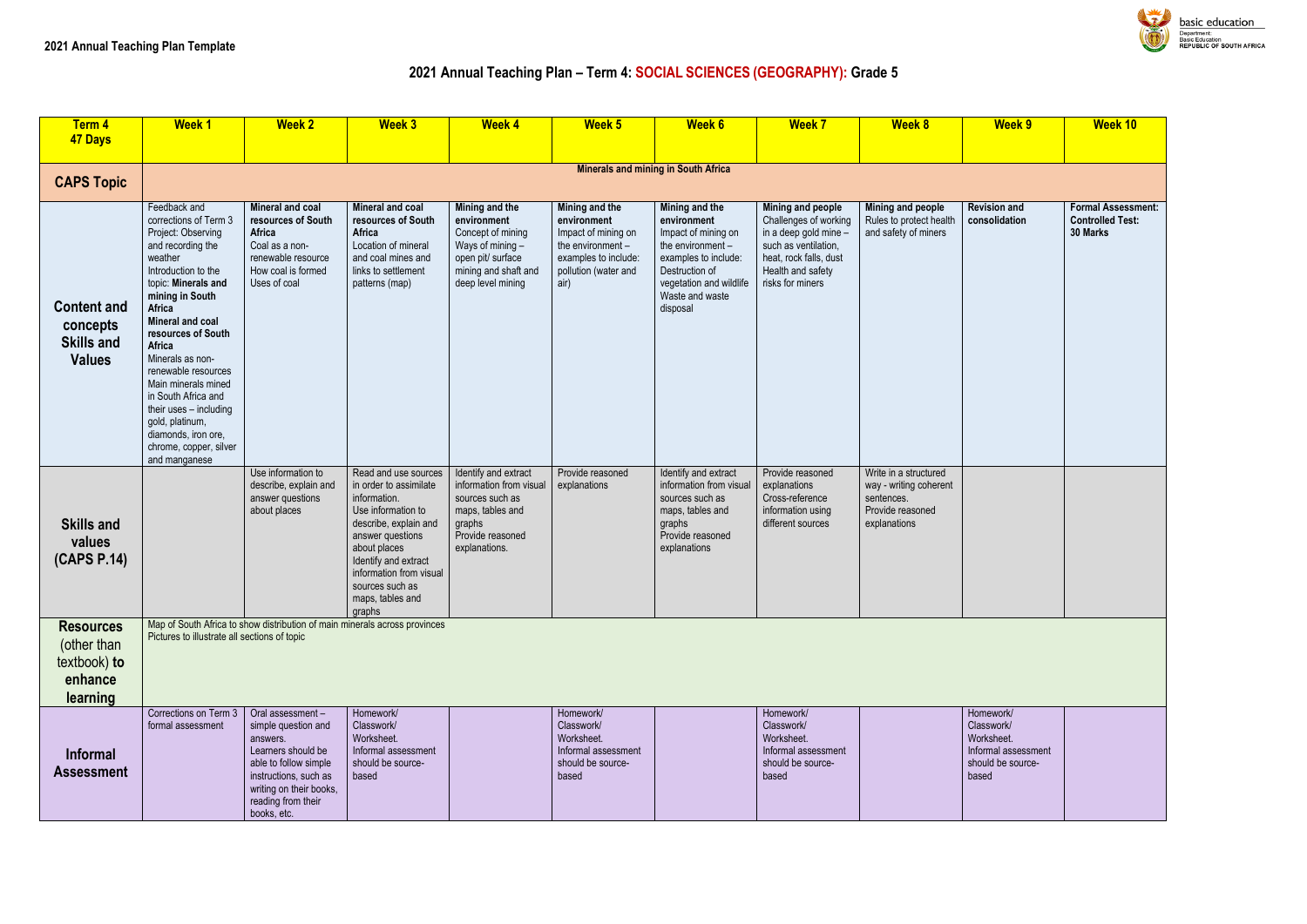### **2021 Annual Teaching Plan Template**

| <b>Term 4</b><br>47 Days             | <b>Week1</b>                                                                                                  | <b>Week 2</b> | <b>Week 3</b> | <b>Week 4</b> | Week 5 | Week 6 | <b>Week 7</b> | <b>Week 8</b> | Week 9 | Week 10 |
|--------------------------------------|---------------------------------------------------------------------------------------------------------------|---------------|---------------|---------------|--------|--------|---------------|---------------|--------|---------|
| <b>SBA</b><br>(Formal<br>Assessment) | Formal Assessment: Controlled Test<br>Term 3 content: 10 marks<br>Term 4 content: 20 marks<br>Total: 30 marks |               |               |               |        |        |               |               |        |         |



**basic education**<br> **Department:**<br> **Basic Education**<br>
REPUBLIC OF SOUTH AFRICA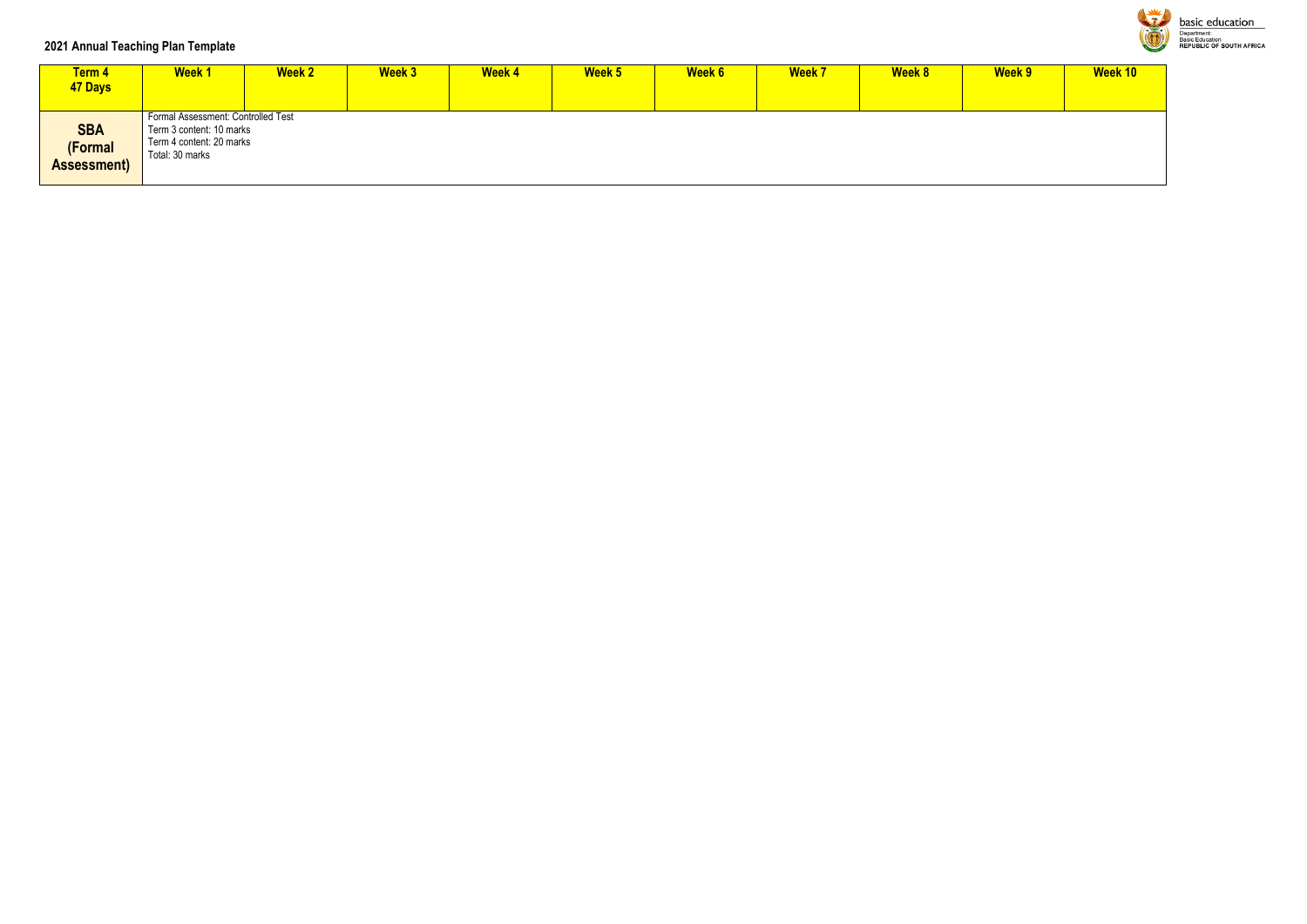| Term 1<br>45 days                                                                                    | <b>Week1</b>                                                                                                                                                                                                                                                                                                                                                                                                                                                                                                                                             | <b>Week 2</b>                                                                                                      | <b>Week 3</b>                                                                                                                                                        | <b>Week 4</b>                                                                                                                                                                                                                                                                                                                                             | Week <sub>5</sub>                                                                                                                                                                                                                                                                                                                                                                                                         | <b>Week 6</b>                                                                                                                                                                        | <b>Week 7</b>                                                                                                                                                                                                                       | <b>Week 8</b>                                                                                                                                                                                                                              | Week 9                                                                                                        | Week 10                                                                                                                          |
|------------------------------------------------------------------------------------------------------|----------------------------------------------------------------------------------------------------------------------------------------------------------------------------------------------------------------------------------------------------------------------------------------------------------------------------------------------------------------------------------------------------------------------------------------------------------------------------------------------------------------------------------------------------------|--------------------------------------------------------------------------------------------------------------------|----------------------------------------------------------------------------------------------------------------------------------------------------------------------|-----------------------------------------------------------------------------------------------------------------------------------------------------------------------------------------------------------------------------------------------------------------------------------------------------------------------------------------------------------|---------------------------------------------------------------------------------------------------------------------------------------------------------------------------------------------------------------------------------------------------------------------------------------------------------------------------------------------------------------------------------------------------------------------------|--------------------------------------------------------------------------------------------------------------------------------------------------------------------------------------|-------------------------------------------------------------------------------------------------------------------------------------------------------------------------------------------------------------------------------------|--------------------------------------------------------------------------------------------------------------------------------------------------------------------------------------------------------------------------------------------|---------------------------------------------------------------------------------------------------------------|----------------------------------------------------------------------------------------------------------------------------------|
| <b>CAPS TOPIC</b>                                                                                    |                                                                                                                                                                                                                                                                                                                                                                                                                                                                                                                                                          |                                                                                                                    |                                                                                                                                                                      |                                                                                                                                                                                                                                                                                                                                                           | HUNTER-GATHERS AND HERDERS IN SOUTHERN AFRICA                                                                                                                                                                                                                                                                                                                                                                             |                                                                                                                                                                                      |                                                                                                                                                                                                                                     |                                                                                                                                                                                                                                            |                                                                                                               |                                                                                                                                  |
| <b>Content and</b><br>concepts Skills<br>and Values                                                  | <b>Orientation of learners to Grade</b><br>5:<br>Welcome learners to Grade 5<br>History/ Social Sciences subject.<br>Allocate the textbooks to the<br>learners.<br>Explain the importance of taking<br>care of the textbooks and<br>classroom resources like posters,<br>wall maps etc.<br>Explain the programme of<br>assessment (formal and informal).<br>Discuss the class rules<br>Introduce the topic: Hunter-<br>gathers and herders in<br>southern Africa.<br>Explain what will be learned in<br>this topic - a brief background<br>of the topic. | How we find out<br>about hunter-<br>gathers and herders<br>Stories<br>Objects<br>Rock paintings                    | How we find out about<br>hunter-gathers and<br>herders<br><b>Books</b><br>In the present we find<br>out about them by<br>observing living<br>societies (ethnography) | San hunter-gatherer<br>society in the Later Stone<br>Age<br>Lived off the environment (A<br>deep knowledge of the<br>environment meant the San<br>knew when wild resources<br>were seasonally available.<br>They moved to coincide<br>with that availability.)<br>The invention of the bow<br>and arrow, which<br>contributed to hunting<br>effectiveness | San hunter-gatherer<br>society in the Later<br><b>Stone Age</b><br>Social organisation: all<br>things were meant to be<br>shared equally within a<br>group                                                                                                                                                                                                                                                                | San hunter-gatherer<br>society in the Later<br><b>Stone Age</b><br>Plant medicines<br>San beliefs and<br>religion                                                                    | San hunter-gatherer<br>society in the Later<br><b>Stone Age</b><br>Rock art<br>o Where, when, how<br>and why it was created<br>o Interpretations of rock<br>art<br>o South African Coat of<br>Arms and the Linton<br>Rock Art Panel | Khoikhoi herder<br>society in the Later<br><b>Stone Age</b><br>Pastoral way of life<br>How San and<br>Khoikhoi shared the<br>same landscape                                                                                                | <b>Revision and</b><br>consolidation                                                                          | Formal<br>assessment<br>Test: Source based<br>(Sources such as<br>pictures and<br>extracts) and<br>paragraph writing<br>30 Marks |
| <b>Skills and values</b><br>(CAPS P.11)                                                              |                                                                                                                                                                                                                                                                                                                                                                                                                                                                                                                                                          | Bring together<br>information<br>Decide about what is<br>important information<br>to use.                          | Bring together<br>information<br>Decide about what is<br>important information to<br>use.                                                                            | Bring together information<br>Decide about what is<br>important information to<br>use.                                                                                                                                                                                                                                                                    | Take part in discussions<br>or debates and<br>developing points of view<br>about aspects of history,<br>based on the evidence<br>that comes from the<br>information available.<br>Write a piece of history<br>which has an introduction,<br>sets out the relevant<br>information in a logical<br>way and in chronological<br>order, and comes to a<br>conclusion that answers<br>the question asked in a<br>coherent way. | Take part in<br>discussions or<br>debates and<br>developing points of<br>view about aspects of<br>history, based on the<br>evidence that comes<br>from the information<br>available. | Investigate where the<br>information came from<br>Take part in discussions<br>or debates and<br>developing points of<br>view about aspects of<br>history, based on the<br>evidence that comes<br>from the information<br>available. | Write a piece of history<br>which has an<br>introduction, sets out<br>the relevant information<br>in a logical way and in<br>chronological order, and<br>comes to a conclusion<br>that answers the<br>question asked in a<br>coherent way. |                                                                                                               |                                                                                                                                  |
| <b>Resources</b>                                                                                     | Social Sciences text book, Newspaper articles/ magazine, Pictures, Map of southern Africa, YouTube channel videos, Internet                                                                                                                                                                                                                                                                                                                                                                                                                              |                                                                                                                    |                                                                                                                                                                      |                                                                                                                                                                                                                                                                                                                                                           |                                                                                                                                                                                                                                                                                                                                                                                                                           |                                                                                                                                                                                      |                                                                                                                                                                                                                                     |                                                                                                                                                                                                                                            |                                                                                                               |                                                                                                                                  |
| Informal<br><b>Assessment</b><br>(Learners should<br>read and write for<br>part of every<br>lesson). | Oral assessment - simple<br>question and answers.<br>Learners should be able to follow<br>simple instruction.                                                                                                                                                                                                                                                                                                                                                                                                                                            | Oral assessment-<br>simple question and<br>answers.<br>Learners should be<br>able to follow simple<br>instructions | Homework/ Classwork/<br>Worksheet.<br>Informal assessment<br>should be source-based                                                                                  |                                                                                                                                                                                                                                                                                                                                                           | Homework/ Classwork/<br>Worksheet.<br>Informal assessment<br>should be source-based<br>and paragraph question                                                                                                                                                                                                                                                                                                             |                                                                                                                                                                                      | Homework/ Classwork/<br>Worksheet.<br>Informal assessment<br>should be source-based<br>and paragraph question                                                                                                                       |                                                                                                                                                                                                                                            | Homework/ Classwork/<br>Worksheet.<br>Informal assessment<br>should be source-based<br>and paragraph question |                                                                                                                                  |
| <b>SBA (Formal</b><br><b>Assessment)</b>                                                             | Formal assessment: Test - Source based and paragraph question<br>Marks: 30 Marks                                                                                                                                                                                                                                                                                                                                                                                                                                                                         |                                                                                                                    |                                                                                                                                                                      |                                                                                                                                                                                                                                                                                                                                                           |                                                                                                                                                                                                                                                                                                                                                                                                                           |                                                                                                                                                                                      |                                                                                                                                                                                                                                     |                                                                                                                                                                                                                                            |                                                                                                               |                                                                                                                                  |

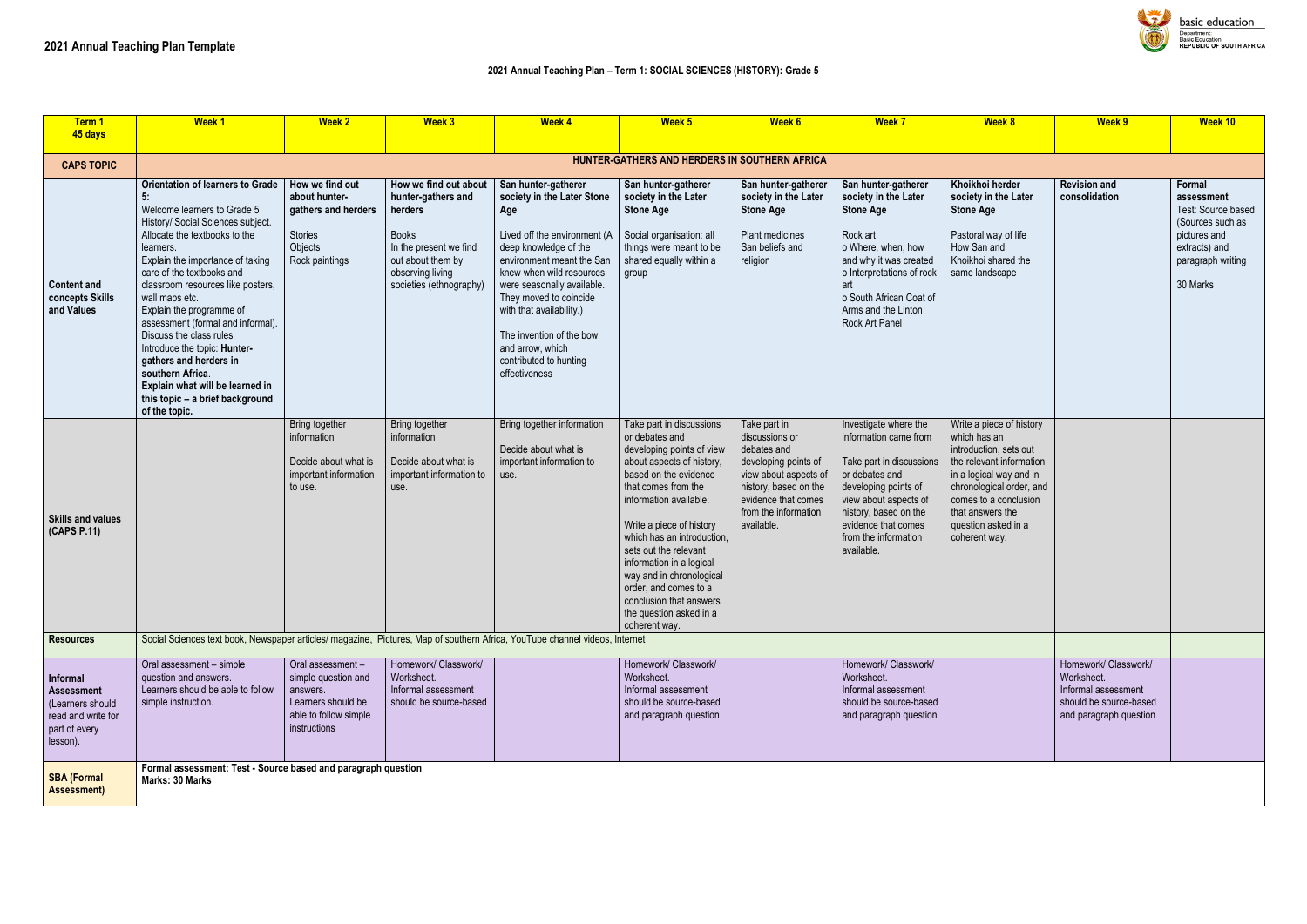#### **2021 Annual Teaching Plan – Term 2: SOCIAL SCIENCES (HISTORY): Grade 5**

| Term 2<br>51 days                                                                                    | <b>Week1</b>                                                                                                                                                                                                                            | <b>Week 2</b>                                                                                                                                                                                                                                                                           | <b>Week 3</b>                                                                                                                                                                                                                                                                                                                                                                                                 | <b>Week 4</b>                                                                                                          | Week 5                                                                                                                                                                                                                                                                                                                                                                                                                    | <b>Week 6</b>                                                                                                                                                                        | <b>Week 7</b>                                                                                                                                                                                                                                                                                                                                                                                                                                                          | <b>Week 8</b>                                                                                                                                                                                                                                                                                                                                                                                                                                                                    | Week 9                                                                                                                                                                                  | <b>Week 10</b>                                                                                                            | <b>Week 11</b>                                                                                                                                 |
|------------------------------------------------------------------------------------------------------|-----------------------------------------------------------------------------------------------------------------------------------------------------------------------------------------------------------------------------------------|-----------------------------------------------------------------------------------------------------------------------------------------------------------------------------------------------------------------------------------------------------------------------------------------|---------------------------------------------------------------------------------------------------------------------------------------------------------------------------------------------------------------------------------------------------------------------------------------------------------------------------------------------------------------------------------------------------------------|------------------------------------------------------------------------------------------------------------------------|---------------------------------------------------------------------------------------------------------------------------------------------------------------------------------------------------------------------------------------------------------------------------------------------------------------------------------------------------------------------------------------------------------------------------|--------------------------------------------------------------------------------------------------------------------------------------------------------------------------------------|------------------------------------------------------------------------------------------------------------------------------------------------------------------------------------------------------------------------------------------------------------------------------------------------------------------------------------------------------------------------------------------------------------------------------------------------------------------------|----------------------------------------------------------------------------------------------------------------------------------------------------------------------------------------------------------------------------------------------------------------------------------------------------------------------------------------------------------------------------------------------------------------------------------------------------------------------------------|-----------------------------------------------------------------------------------------------------------------------------------------------------------------------------------------|---------------------------------------------------------------------------------------------------------------------------|------------------------------------------------------------------------------------------------------------------------------------------------|
| <b>CAPS TOPIC</b>                                                                                    |                                                                                                                                                                                                                                         |                                                                                                                                                                                                                                                                                         |                                                                                                                                                                                                                                                                                                                                                                                                               |                                                                                                                        |                                                                                                                                                                                                                                                                                                                                                                                                                           | THE FIRST FARMERS IN SOUTHERN AFRICA                                                                                                                                                 |                                                                                                                                                                                                                                                                                                                                                                                                                                                                        |                                                                                                                                                                                                                                                                                                                                                                                                                                                                                  |                                                                                                                                                                                         |                                                                                                                           |                                                                                                                                                |
| <b>Content and</b><br>concepts Skills<br>and Values                                                  | Learner<br>orientation and<br>revision of Term 1<br>work and<br>assessment<br><b>Topic: Hunter-</b><br>gatherers and<br>herders in<br>southern Africa<br><b>Background</b><br>information on<br>The first farmers<br>in Southern Africa | When, why and<br>where the first<br><b>African farmers</b><br>settled in<br><b>Southern Africa</b><br>Attitudes to land                                                                                                                                                                 | When, why and where<br>the first African farmers<br>settled in Southern<br>Africa<br>Interaction with Khoisan -<br>principles of generous<br>acceptance of other<br>people. (In Iron Age<br>society it was important for<br>political power that leaders<br>accepted strangers and<br>integrated them into their<br>own societies)                                                                            | How early African<br>farmers lived in<br>settled chiefdoms<br>Homesteads and<br>villages                               | <b>How early African</b><br>farmers lived in<br>settled chiefdoms<br>Agriculture: crops and<br>livestock                                                                                                                                                                                                                                                                                                                  | <b>How early African</b><br>farmers lived in<br>settled chiefdoms<br>Social, political and<br>economic structures                                                                    | <b>How early African</b><br>farmers lived in settled<br>chiefdoms<br>Roles of men, women, boys<br>and girls (Children were<br>economically active from an<br>early age and took pride in<br>contributing to the well-being<br>of the community. In their<br>teens they were initiated and<br>educated into the<br>responsibilities of adulthood.)                                                                                                                      | <b>How early African farmers</b><br>lived in settled chiefdoms<br>Roles of men, women, boys<br>and girls (Children were<br>economically active from an<br>early age and took pride in<br>contributing to the well-<br>being of the community. In<br>their teens they were<br>initiated and educated into<br>the responsibilities of<br>adulthood.)                                                                                                                               | <b>How early African</b><br>farmers lived in<br>settled chiefdoms<br>The role of the chief<br>The role of cattle                                                                        | <b>Revision and</b><br>consolidation                                                                                      | Formal<br>assessment<br>Controlled test:<br>Source based<br>(Sources such as<br>pictures and<br>extracts) and<br>paragraph writing<br>30 Marks |
| <b>Skills and values</b><br>(CAPS P.11)                                                              |                                                                                                                                                                                                                                         | Bring together<br>information<br>Decide about what<br>is important<br>information to use.<br>Take part in<br>discussions or<br>debates and<br>developing points<br>of view about<br>aspects of history,<br>based on the<br>evidence that<br>comes from the<br>information<br>available. | Take part in discussions or<br>debates and developing<br>points of view about<br>aspects of history, based<br>on the evidence that<br>comes from the information<br>available.<br>Contrast what information<br>would be like if it was seen<br>or used from another point<br>of view. It also requires<br>being able to compare two<br>or more different points of<br>view about the same<br>person or event. | Bring together<br>information<br>Newspapers,<br>websites).<br>Decide about what<br>is important<br>information to use. | Take part in discussions<br>or debates and<br>developing points of view<br>about aspects of history,<br>based on the evidence<br>that comes from the<br>information available.<br>Write a piece of history<br>which has an introduction,<br>sets out the relevant<br>information in a logical<br>way and in chronological<br>order, and comes to a<br>conclusion that answers<br>the question asked in a<br>coherent way. | Take part in<br>discussions or<br>debates and<br>developing points of<br>view about aspects of<br>history, based on the<br>evidence that comes<br>from the information<br>available. | Investigate where the<br>information came from<br>Take part in discussions or<br>debates and developing<br>points of view about aspects<br>of history, based on the<br>evidence that comes from the<br>information available.<br>See how historians, textbook<br>writers, journalists, or<br>producers and others come to<br>differing conclusions from<br>each other and being able to<br>give a reason(s) for why this<br>is so in a particular topic of<br>history. | write a piece of history<br>which has an introduction,<br>sets out the relevant<br>information in a logical way<br>and in chronological order,<br>and comes to a conclusion<br>that answers the question<br>asked in a coherent way.<br>see how historians,<br>textbook writers, journalists,<br>or producers and others<br>come to differing<br>conclusions from<br>each other and being able<br>to give a reason(s) for why<br>this is so in a<br>particular topic of history. | Take part in<br>discussions or<br>debates and<br>developing points of<br>view about aspects<br>of history, based on<br>the evidence that<br>comes from the<br>information<br>available. |                                                                                                                           |                                                                                                                                                |
| <b>Resources to</b><br>enhance learning                                                              |                                                                                                                                                                                                                                         |                                                                                                                                                                                                                                                                                         | Newspaper articles/ magazine, Pictures, Map of southern Africa, YouTube channel videos, Internet                                                                                                                                                                                                                                                                                                              |                                                                                                                        |                                                                                                                                                                                                                                                                                                                                                                                                                           |                                                                                                                                                                                      |                                                                                                                                                                                                                                                                                                                                                                                                                                                                        |                                                                                                                                                                                                                                                                                                                                                                                                                                                                                  |                                                                                                                                                                                         |                                                                                                                           |                                                                                                                                                |
| Informal<br><b>Assessment</b><br>(Learners should<br>read and write for<br>part of every<br>lesson). | Oral assessment-<br>simple question and<br>answers.<br>Learners should be<br>able to follow<br>simple instruction.                                                                                                                      | Oral assessment -<br>simple question<br>and answers.<br>Learners should be<br>able to follow<br>simple instructions,<br>such as writing on<br>their books,<br>reading from their<br>books, etc.                                                                                         | Homework/ Classwork/<br>Worksheet.<br>Informal assessment<br>should be source-based                                                                                                                                                                                                                                                                                                                           |                                                                                                                        | Homework/ Classwork/<br>Worksheet.<br>Informal assessment<br>should be source-based<br>and paragraph question                                                                                                                                                                                                                                                                                                             |                                                                                                                                                                                      | Homework/ Classwork/<br>Worksheet.<br>Informal assessment should<br>be source-based and<br>paragraph question                                                                                                                                                                                                                                                                                                                                                          |                                                                                                                                                                                                                                                                                                                                                                                                                                                                                  | Homework/<br>Classwork/<br>Worksheet.<br>Informal<br>assessment should<br>be source-based<br>and paragraph<br>question                                                                  | Homework/<br>Classwork/<br>Worksheet.<br>Informal<br>assessment<br>should be<br>source-based<br>and paragraph<br>question |                                                                                                                                                |
| <b>SBA (Formal</b><br><b>Assessment)</b>                                                             | Term 1 content: 10<br>Term 2 content: 20<br><b>Total marks: 30 Marks</b>                                                                                                                                                                | Question types: Test - Source based and paragraph question                                                                                                                                                                                                                              |                                                                                                                                                                                                                                                                                                                                                                                                               |                                                                                                                        |                                                                                                                                                                                                                                                                                                                                                                                                                           |                                                                                                                                                                                      |                                                                                                                                                                                                                                                                                                                                                                                                                                                                        |                                                                                                                                                                                                                                                                                                                                                                                                                                                                                  |                                                                                                                                                                                         |                                                                                                                           |                                                                                                                                                |

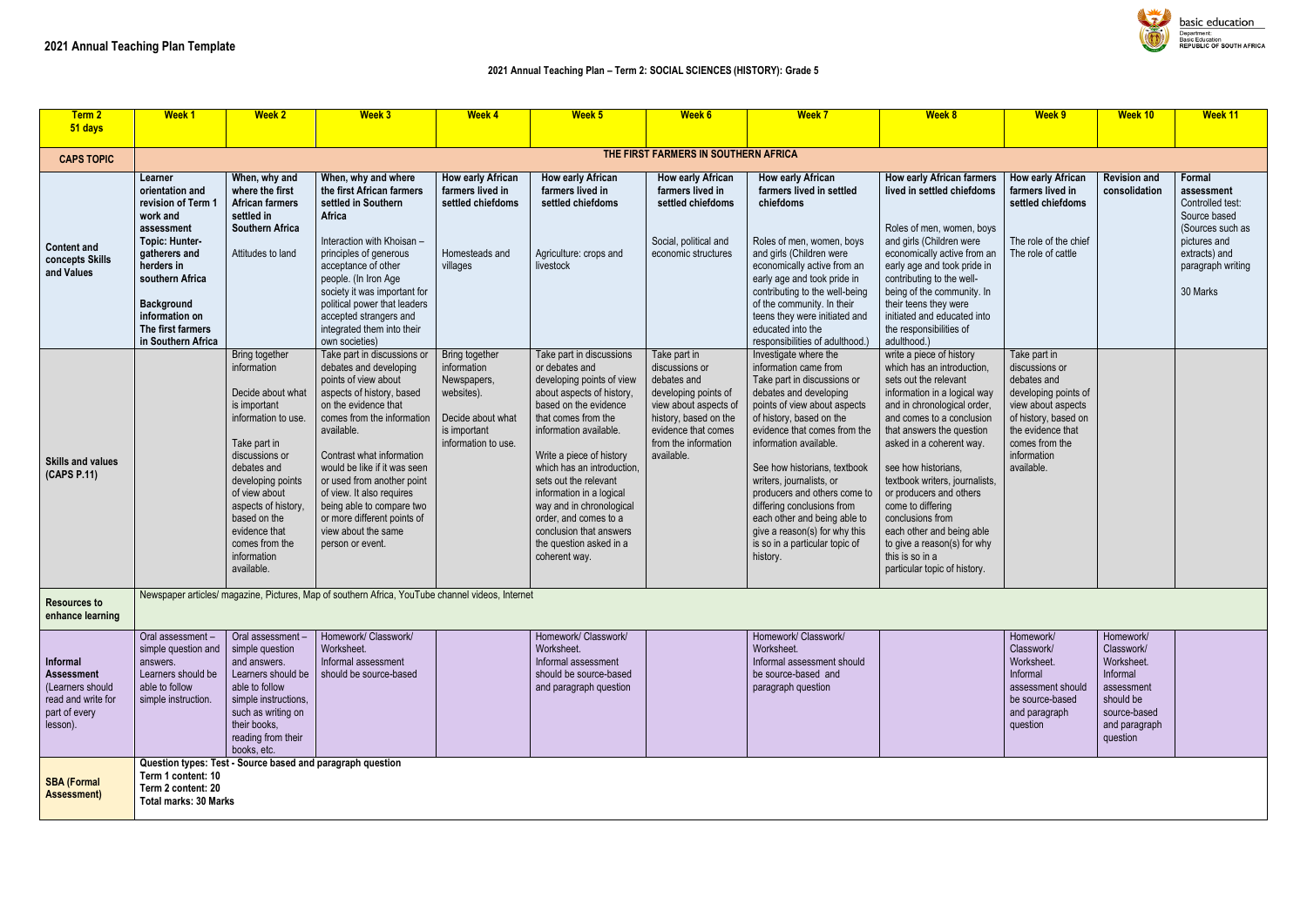#### **2021 Annual Teaching Plan – Term 3: SOCIAL SCIENCES (HISTORY): Grade 5**

| Term 3                                                                                               | <b>Week 1</b>                                                                                                                                | <b>Week 2</b>                                                                                                                                                                                                               | <b>Week 3</b>                                                                                                                                                                                                | <b>Week 4</b>                                                                                                                                                                                                                                                                                                                                 | Week 5                                                                                                                                                                                                                                                                                                                                                                                                                          | <b>Week 6</b>                                                                                                                                                                        | <b>Week 7</b>                                                                                                                                                                                                                 | <b>Week 8</b>                                                                                                                                                                                                                                                                                                                                                                                                                                                                    | Week 9                                                                                                                                                                                                                            | Week 10                                                                                                                   | Week 11                                                                                                                          |
|------------------------------------------------------------------------------------------------------|----------------------------------------------------------------------------------------------------------------------------------------------|-----------------------------------------------------------------------------------------------------------------------------------------------------------------------------------------------------------------------------|--------------------------------------------------------------------------------------------------------------------------------------------------------------------------------------------------------------|-----------------------------------------------------------------------------------------------------------------------------------------------------------------------------------------------------------------------------------------------------------------------------------------------------------------------------------------------|---------------------------------------------------------------------------------------------------------------------------------------------------------------------------------------------------------------------------------------------------------------------------------------------------------------------------------------------------------------------------------------------------------------------------------|--------------------------------------------------------------------------------------------------------------------------------------------------------------------------------------|-------------------------------------------------------------------------------------------------------------------------------------------------------------------------------------------------------------------------------|----------------------------------------------------------------------------------------------------------------------------------------------------------------------------------------------------------------------------------------------------------------------------------------------------------------------------------------------------------------------------------------------------------------------------------------------------------------------------------|-----------------------------------------------------------------------------------------------------------------------------------------------------------------------------------------------------------------------------------|---------------------------------------------------------------------------------------------------------------------------|----------------------------------------------------------------------------------------------------------------------------------|
| 52 days                                                                                              |                                                                                                                                              |                                                                                                                                                                                                                             |                                                                                                                                                                                                              |                                                                                                                                                                                                                                                                                                                                               |                                                                                                                                                                                                                                                                                                                                                                                                                                 |                                                                                                                                                                                      |                                                                                                                                                                                                                               |                                                                                                                                                                                                                                                                                                                                                                                                                                                                                  |                                                                                                                                                                                                                                   |                                                                                                                           |                                                                                                                                  |
| <b>CAPS TOPIC</b>                                                                                    |                                                                                                                                              |                                                                                                                                                                                                                             |                                                                                                                                                                                                              |                                                                                                                                                                                                                                                                                                                                               |                                                                                                                                                                                                                                                                                                                                                                                                                                 | AN ANCIENT AFRICAN SOCIETY: EGYPT                                                                                                                                                    |                                                                                                                                                                                                                               |                                                                                                                                                                                                                                                                                                                                                                                                                                                                                  |                                                                                                                                                                                                                                   |                                                                                                                           |                                                                                                                                  |
| <b>Content and</b><br>concepts Skills<br>and Values                                                  | Learner<br>orientation and<br>revision of Term 2<br>work and<br>assessment<br>Topic: The first<br>farmers in<br>southern Africa              | The Nile River<br>and how it<br>influenced<br>settlement                                                                                                                                                                    | Way of life in ancient<br>Egypt<br>Social structure in ancient                                                                                                                                               | Way of life in<br>ancient Egypt<br>Egypt Beliefs and<br>religion                                                                                                                                                                                                                                                                              | Way of life in ancient<br>Egypt<br>Pharaohs<br>Sphinx, pyramids and<br>temples                                                                                                                                                                                                                                                                                                                                                  | Way of life in<br>ancient Egypt<br>Hieroglyphics,<br>Mathematics and<br>astrology                                                                                                    | Way of life in ancient Egypt<br>Medicine and physicians:<br>diseases, anatomy,<br>physiology and clinical<br>examinations                                                                                                     | Way of life in ancient<br>Egypt<br>Discovery of the tomb, who,<br>when, why.                                                                                                                                                                                                                                                                                                                                                                                                     | Way of life in<br>ancient Egypt<br>What the discovery<br>revealed about<br>ancient Egyptian<br>society.                                                                                                                           | <b>Revision and</b><br>consolidation                                                                                      | Formal<br>assessment<br>Test: Source based<br>(Sources such as<br>pictures and<br>extracts) and<br>paragraph writing<br>30 Marks |
| <b>Skills and values</b><br>(CAPS P.11)                                                              |                                                                                                                                              | Bring together<br>information<br>Take part in<br>discussions or<br>debates and<br>developing points<br>of view about<br>aspects of history,<br>based on the<br>evidence that<br>comes from the<br>information<br>available. | Bring together information<br>Take part in discussions or<br>debates and developing<br>points of view about<br>aspects of history, based<br>on the evidence that<br>comes from the information<br>available. | Bring together<br>information<br>Decide about what is<br>important information<br>to use.<br>Write a piece of<br>history which has an<br>introduction, sets out<br>the relevant<br>information in a<br>logical way and in<br>chronological order,<br>and comes to a<br>conclusion that<br>answers the question<br>asked in a coherent<br>way. | Take part in discussions<br>or debates and<br>developing points of<br>view about aspects of<br>history, based on the<br>evidence that comes<br>from the information<br>available.<br>Write a piece of history<br>which has an<br>introduction, sets out<br>the relevant information<br>in a logical way and in<br>chronological order, and<br>comes to a conclusion<br>that answers the<br>question asked in a<br>coherent way. | Take part in<br>discussions or<br>debates and<br>developing points of<br>view about aspects of<br>history, based on the<br>evidence that comes<br>from the information<br>available. | Investigate where the<br>information came from<br>Take part in discussions or<br>debates and developing<br>points of view about aspects<br>of history, based on the<br>evidence that comes from the<br>information available. | See how historians,<br>textbook writers, journalists,<br>or producers and others<br>come to differing<br>conclusions from<br>each other and being able<br>to give a reason(s) for why<br>this is so in a particular<br>topic of history.<br>Write a piece of history<br>which has an introduction.<br>sets out the relevant<br>information in a logical way<br>and in chronological order,<br>and comes to a conclusion<br>that answers the question<br>asked in a coherent way. | Contrast what<br>information would be<br>like if it was seen or<br>used from another<br>point of view. It also<br>requires being able to<br>compare two or more<br>different points of<br>view about the same<br>person or event. |                                                                                                                           |                                                                                                                                  |
| <b>Resources to</b><br>enhance learning                                                              | Social Sciences text book<br>Newspaper articles/ magazine<br><b>Pictures</b><br>Map of southern Africa<br>YouTube channel videos<br>Internet |                                                                                                                                                                                                                             |                                                                                                                                                                                                              |                                                                                                                                                                                                                                                                                                                                               |                                                                                                                                                                                                                                                                                                                                                                                                                                 |                                                                                                                                                                                      |                                                                                                                                                                                                                               |                                                                                                                                                                                                                                                                                                                                                                                                                                                                                  |                                                                                                                                                                                                                                   |                                                                                                                           |                                                                                                                                  |
| Informal<br><b>Assessment</b><br>(Learners should<br>read and write for<br>part of every<br>lesson). | Oral assessment -<br>simple question and<br>answers.<br>Learners should be<br>able to follow<br>simple instruction.                          | Oral assessment-<br>simple question<br>and answers.<br>able to follow<br>simple instructions,<br>such as writing on<br>their books,<br>reading from their<br>books, etc.                                                    | Homework/ Classwork/<br>Worksheet.<br>Informal assessment<br>Learners should be   should be source-based                                                                                                     |                                                                                                                                                                                                                                                                                                                                               | Homework/ Classwork/<br>Worksheet.<br>Informal assessment<br>should be source-based<br>and paragraph question                                                                                                                                                                                                                                                                                                                   |                                                                                                                                                                                      | Homework/ Classwork/<br>Worksheet.<br>Informal assessment should<br>be source-based and<br>paragraph question                                                                                                                 |                                                                                                                                                                                                                                                                                                                                                                                                                                                                                  | Homework/<br>Classwork/<br>Worksheet.<br>Informal assessment<br>should be source-<br>based and paragraph<br>question                                                                                                              | Homework/<br>Classwork/<br>Worksheet.<br>Informal<br>assessment<br>should be<br>source-based<br>and paragraph<br>question |                                                                                                                                  |
| <b>SBA (Formal</b><br><b>Assessment)</b>                                                             | Term 3: 10 marks<br>Term 4: 20 marks<br><b>Total marks: 30 Marks</b>                                                                         |                                                                                                                                                                                                                             | Formal assessment: Test - Source based and paragraph question                                                                                                                                                |                                                                                                                                                                                                                                                                                                                                               |                                                                                                                                                                                                                                                                                                                                                                                                                                 |                                                                                                                                                                                      |                                                                                                                                                                                                                               |                                                                                                                                                                                                                                                                                                                                                                                                                                                                                  |                                                                                                                                                                                                                                   |                                                                                                                           |                                                                                                                                  |



basic education –<br>Department:<br>Basic Education<br>REPUBLIC OF SOUTH AFRICA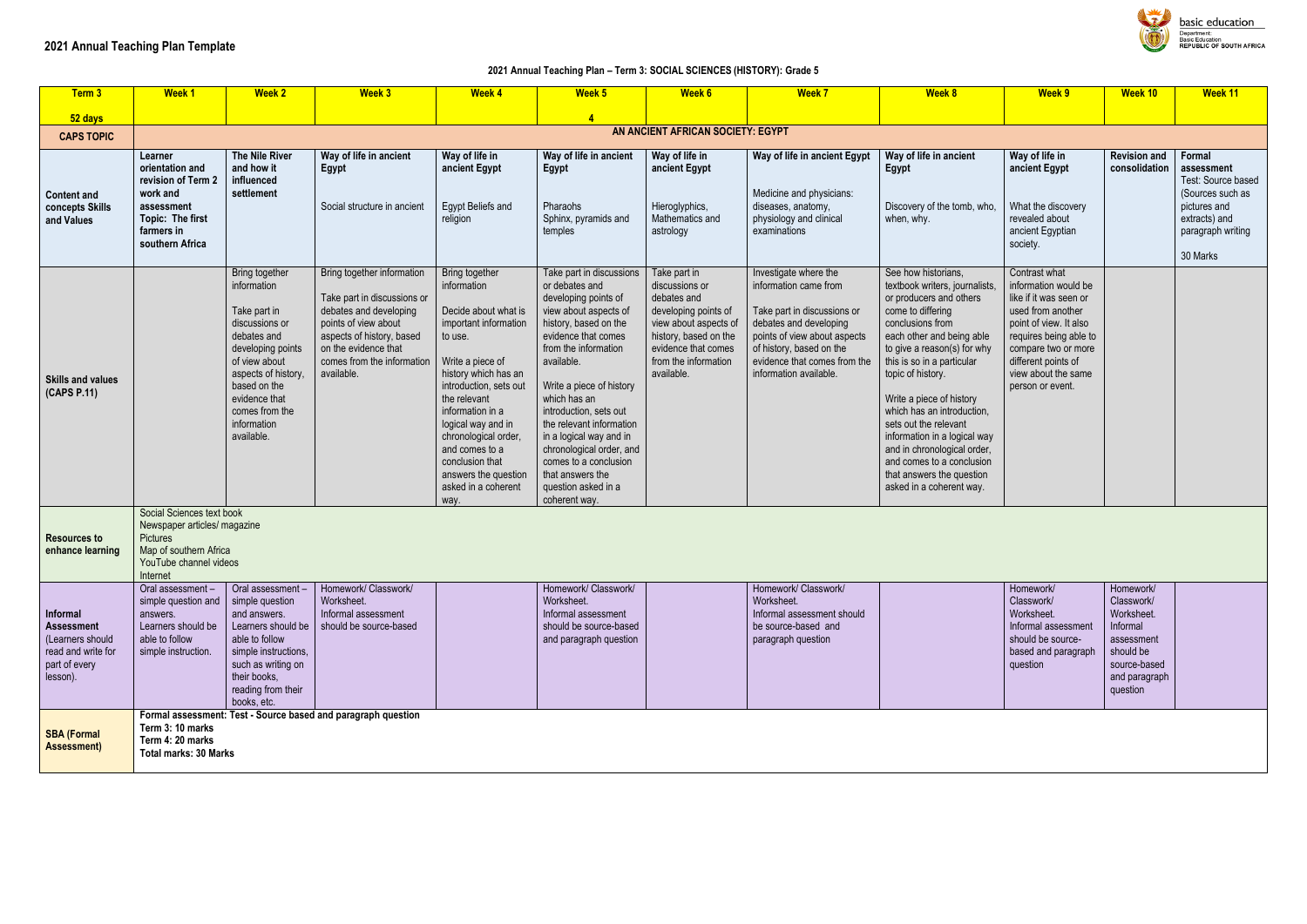| <b>Term 4</b><br>47 days                                                                    | <b>Week 1</b>                                                                                                                         | <b>Week 2</b>                                                                                                           | <b>Week 3</b>                                                                                                                                                                                                                                                                                                                                                                                               | <b>Week 4</b>                                                                                                                                                                                                                                                                                                                                                                         | Week 5                                                                                                                                                                                                                                                                                                                                                                                                                                                                                                     | Week 6                                                                                                                                                                                                                                                                                                                                                                   | <b>Week 7</b>                                                                                                                                                                                                                                                                                                                                                                                                                                                                                  | <b>Week 8</b>                        | Week 9                                                                                       | <b>Week 10</b>                                                                                                              |
|---------------------------------------------------------------------------------------------|---------------------------------------------------------------------------------------------------------------------------------------|-------------------------------------------------------------------------------------------------------------------------|-------------------------------------------------------------------------------------------------------------------------------------------------------------------------------------------------------------------------------------------------------------------------------------------------------------------------------------------------------------------------------------------------------------|---------------------------------------------------------------------------------------------------------------------------------------------------------------------------------------------------------------------------------------------------------------------------------------------------------------------------------------------------------------------------------------|------------------------------------------------------------------------------------------------------------------------------------------------------------------------------------------------------------------------------------------------------------------------------------------------------------------------------------------------------------------------------------------------------------------------------------------------------------------------------------------------------------|--------------------------------------------------------------------------------------------------------------------------------------------------------------------------------------------------------------------------------------------------------------------------------------------------------------------------------------------------------------------------|------------------------------------------------------------------------------------------------------------------------------------------------------------------------------------------------------------------------------------------------------------------------------------------------------------------------------------------------------------------------------------------------------------------------------------------------------------------------------------------------|--------------------------------------|----------------------------------------------------------------------------------------------|-----------------------------------------------------------------------------------------------------------------------------|
| <b>CAPS TOPIC</b>                                                                           |                                                                                                                                       |                                                                                                                         |                                                                                                                                                                                                                                                                                                                                                                                                             |                                                                                                                                                                                                                                                                                                                                                                                       |                                                                                                                                                                                                                                                                                                                                                                                                                                                                                                            |                                                                                                                                                                                                                                                                                                                                                                          |                                                                                                                                                                                                                                                                                                                                                                                                                                                                                                |                                      |                                                                                              |                                                                                                                             |
| <b>Content and</b><br>concepts Skills and Values                                            | Learner<br>orientation<br>and revision<br>of Term 3<br>work and<br>assessment<br>Topic: An<br>Ancient<br>African<br>Society:<br>Egypt | The names of<br>provinces and<br>their capital<br>cities on a map<br>What is heritage                                   | <b>Different</b><br>examples of<br>heritage in<br><b>Provinces:</b><br>Heritage in sites<br>of significance:<br>The Cradle of<br>Humankind:<br>Gauteng                                                                                                                                                                                                                                                      | Different examples of<br>heritage in Provinces:<br>Heritage in objects:<br>Golden objects at<br>Mapungubwe: Limpopo<br><b>OR</b><br>Heritage in<br>Heritage in people's<br>achievements: Example:<br>Frances Baard: Northern<br>Cape.<br>NB: Teachers can<br>choose between<br>heritage in objects OR<br>heritage in people's<br>achievements                                         | Different examples of<br>heritage in Provinces:<br>Heritage in names of places:<br>Example: Names of rivers,<br>dams and towns: Free State<br><b>OR</b><br>Heritage and changing<br>identities: Example: The<br>Castle: Western Cape<br>NB: Teachers can choose<br>between heritage in names<br>of rivers, dams and towns<br>OR Heritage and changing<br>identities.                                                                                                                                       | Different examples of<br>heritage in Provinces:<br>Heritage and indigenous<br>medicine: Example: The<br>healing properties of the<br>aloe: Eastern Cape<br><b>OR</b><br>Heritage in architecture:<br>Example: Stone-walled<br>town of Kaditshwene: North<br>West<br>NB: Teachers can choose<br>between heritage in<br>indigenous medicine OR<br>heritage in architecture | Different examples of heritage in<br><b>Provinces:</b><br>Natural heritage and indigenous<br>knowledge systems (IKS): Example:<br>Makhonjwa Mountains, the oldest in the<br>world. Mountains and ancestors in IKS:<br>Mpumalanga - Heritage in art:<br>Example: San Rock art in the<br>Drakensberg: KwaZulu- Natal<br>NB: Teachers can choose between<br>natural heritage and indigenous<br>knowledge systems (Makhonjwa<br>Mountains) OR heritage in art (San<br>Rock art in the Drakensberg) | <b>Revision and</b><br>consolidation | <b>Revision and</b><br>consolidation                                                         | <b>Formal assess</b><br>Controlled test:<br>Source based<br>(Sources such a<br>pictures and ex<br>and paragraph<br>30 Marks |
| Skills and values (CAPS P.11)                                                               |                                                                                                                                       | <b>Bring together</b><br>information<br>Decide about<br>what is important<br>information to<br>use.                     | Bring together<br>information<br>Decide about<br>what is important<br>information to<br>use.<br>Explain how and<br>why people and<br>events are<br>publicly<br>remembered in a<br>community, town<br>or city, province<br>and the country. It<br>also involves<br>investigating how<br>people and events<br>in the past are<br>commemorated in<br>ceremonies,<br>celebrations,<br>museums and<br>monuments. | Bring together information<br>Decide about what is<br>important information to<br>use.<br>Explain how and why<br>people and events are<br>publicly remembered in a<br>community, town or city,<br>province and the country<br>It also involves<br>investigating how people<br>and events in the past are<br>commemorated in<br>ceremonies,<br>celebrations, museums<br>and monuments. | Bring together information<br>Decide about what is<br>important information to use.<br>Take part in discussions or<br>debates and developing<br>points of view about aspects<br>of history, based on the<br>evidence that comes from the<br>information available.<br>Write a piece of history which<br>has an introduction,<br>sets out the relevant<br>information in a logical way<br>and in chronological order,<br>and comes to a conclusion<br>that answers the question<br>asked in a coherent way. | Bring together information<br>Decide about what is<br>important information to<br>use.<br>Take part in discussions or<br>debates and<br>developing points of view<br>about aspects of history,<br>based on the evidence that<br>comes from the information<br>available.                                                                                                 | Investigate where the information came<br>from<br>Take part in discussions or debates<br>and developing points of view about<br>aspects of history, based on the<br>evidence that comes from the<br>information available.<br>Write a piece of history which has an<br>introduction, sets out the relevant<br>information in a logical way and in<br>chronological order, and comes to a<br>conclusion that answers the question<br>asked in a coherent way.                                   |                                      |                                                                                              |                                                                                                                             |
| <b>Resources to enhance</b><br>learning                                                     |                                                                                                                                       | YouTube channel videos, Internet                                                                                        | Newspaper articles/ magazine, Pictures, Map of southern Africa                                                                                                                                                                                                                                                                                                                                              |                                                                                                                                                                                                                                                                                                                                                                                       |                                                                                                                                                                                                                                                                                                                                                                                                                                                                                                            |                                                                                                                                                                                                                                                                                                                                                                          |                                                                                                                                                                                                                                                                                                                                                                                                                                                                                                |                                      |                                                                                              |                                                                                                                             |
| <b>Informal Assessment</b><br>(Learners should read and write<br>for part of every lesson). | Oral<br>assessment-<br>simple<br>question and<br>answers.<br>Learners<br>should be<br>able to follow                                  | Oral assessment<br>- simple question<br>and answers.<br>Learners should<br>be able to follow<br>simple<br>instructions. | Homework/<br>Classwork/<br>Worksheet.<br>Informal<br>assessment<br>should be source-<br>based                                                                                                                                                                                                                                                                                                               |                                                                                                                                                                                                                                                                                                                                                                                       | Homework/ Classwork/<br>Worksheet.<br>Informal assessment should<br>be source-based and<br>paragraph question                                                                                                                                                                                                                                                                                                                                                                                              |                                                                                                                                                                                                                                                                                                                                                                          | Homework/ Classwork/ Worksheet.<br>Informal assessment should be source-<br>based and paragraph question                                                                                                                                                                                                                                                                                                                                                                                       |                                      | Homework/<br>Classwork/<br>Worksheet.<br>Informal<br>assessment<br>should be<br>source-based |                                                                                                                             |



| Week 8                               | Week 9                                                                                       | Week 10                                                                                                                                         |  |  |  |  |  |
|--------------------------------------|----------------------------------------------------------------------------------------------|-------------------------------------------------------------------------------------------------------------------------------------------------|--|--|--|--|--|
|                                      |                                                                                              |                                                                                                                                                 |  |  |  |  |  |
|                                      |                                                                                              |                                                                                                                                                 |  |  |  |  |  |
| <b>Revision and</b><br>consolidation | <b>Revision and</b><br>consolidation                                                         | <b>Formal assessment</b><br>Controlled test:<br>Source based<br>(Sources such as<br>pictures and extracts)<br>and paragraph writing<br>30 Marks |  |  |  |  |  |
|                                      |                                                                                              |                                                                                                                                                 |  |  |  |  |  |
|                                      |                                                                                              |                                                                                                                                                 |  |  |  |  |  |
|                                      | Homework/<br>Classwork/<br>Worksheet.<br>Informal<br>assessment<br>should be<br>source-based |                                                                                                                                                 |  |  |  |  |  |